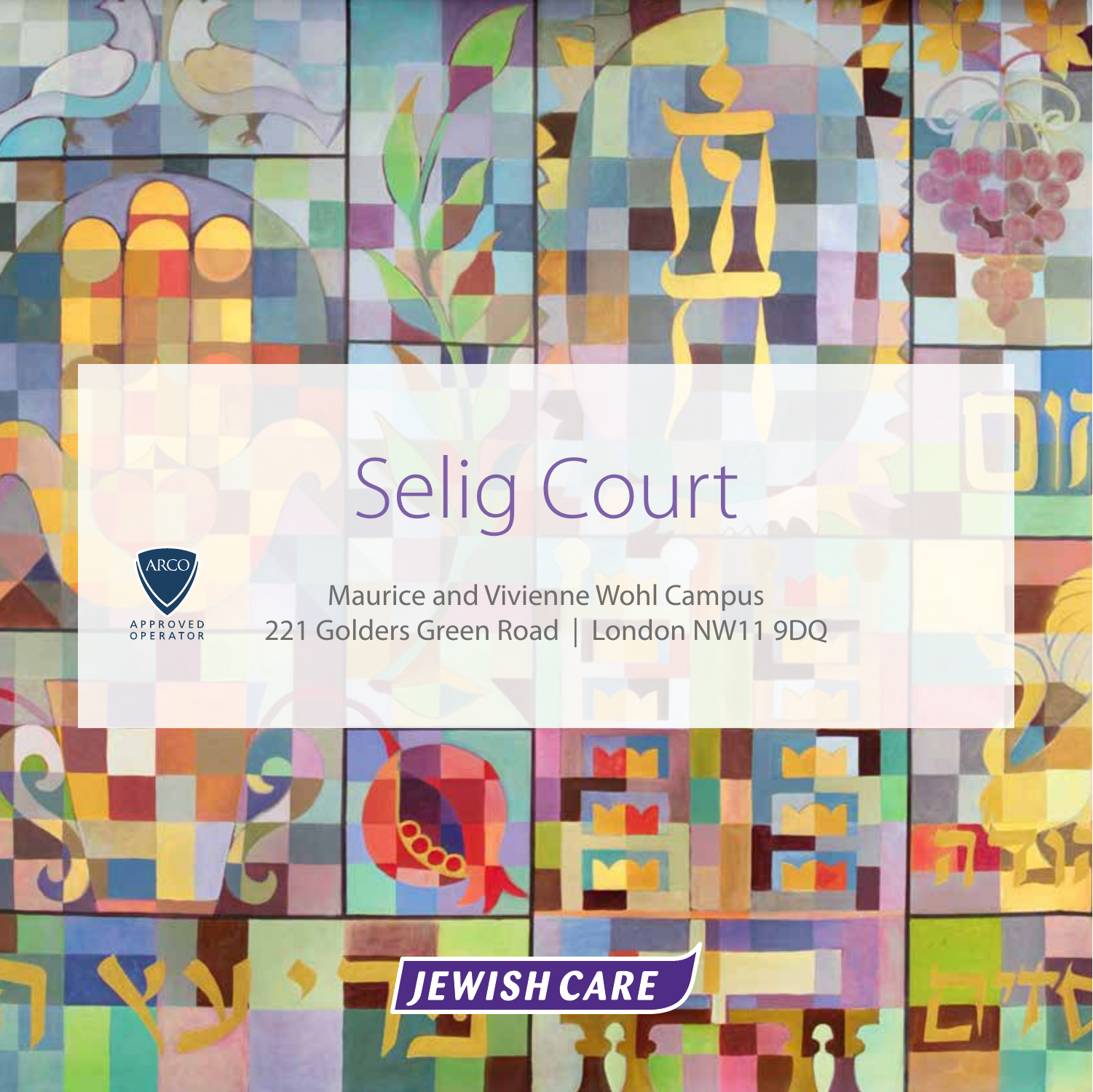# Welcome to Selig Court

Selig Court provides you with the opportunity to live independently in a Jewish environment, whilst knowing that tailored care and support is on hand whenever you need it.

Each of the luxury 45 one and two-bedroom apartments, has access to beautiful communal lounges, courtyard, and well equipped hobby room. You will have your own front door and the security of knowing that Selig Court is so much more than just a place to live. You will have the opportunity to join a vibrant community with support, activities and events on offer.

There is a kosher restaurant on site, serving lunches and evening meals from Monday to Friday and lunch on Shabbat and Sunday. As part of the Maurice & Vivienne Wohl Campus, tenants benefit from shared amenities such as a grocery and gift shop, hairdressers and activities held at the Michael Sobell Jewish Community Centre, as well as kosher dairy café which is open Monday to Friday.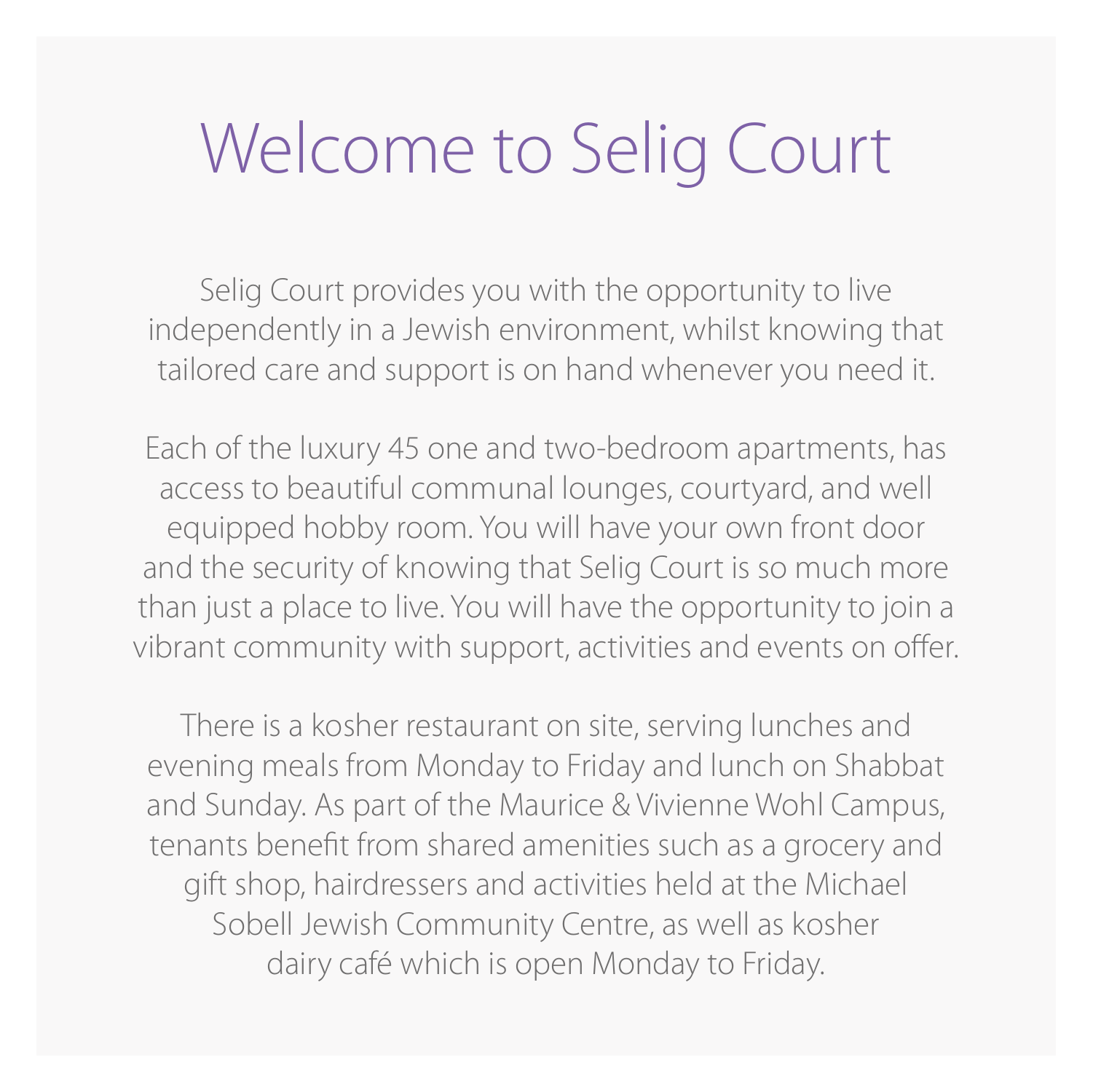